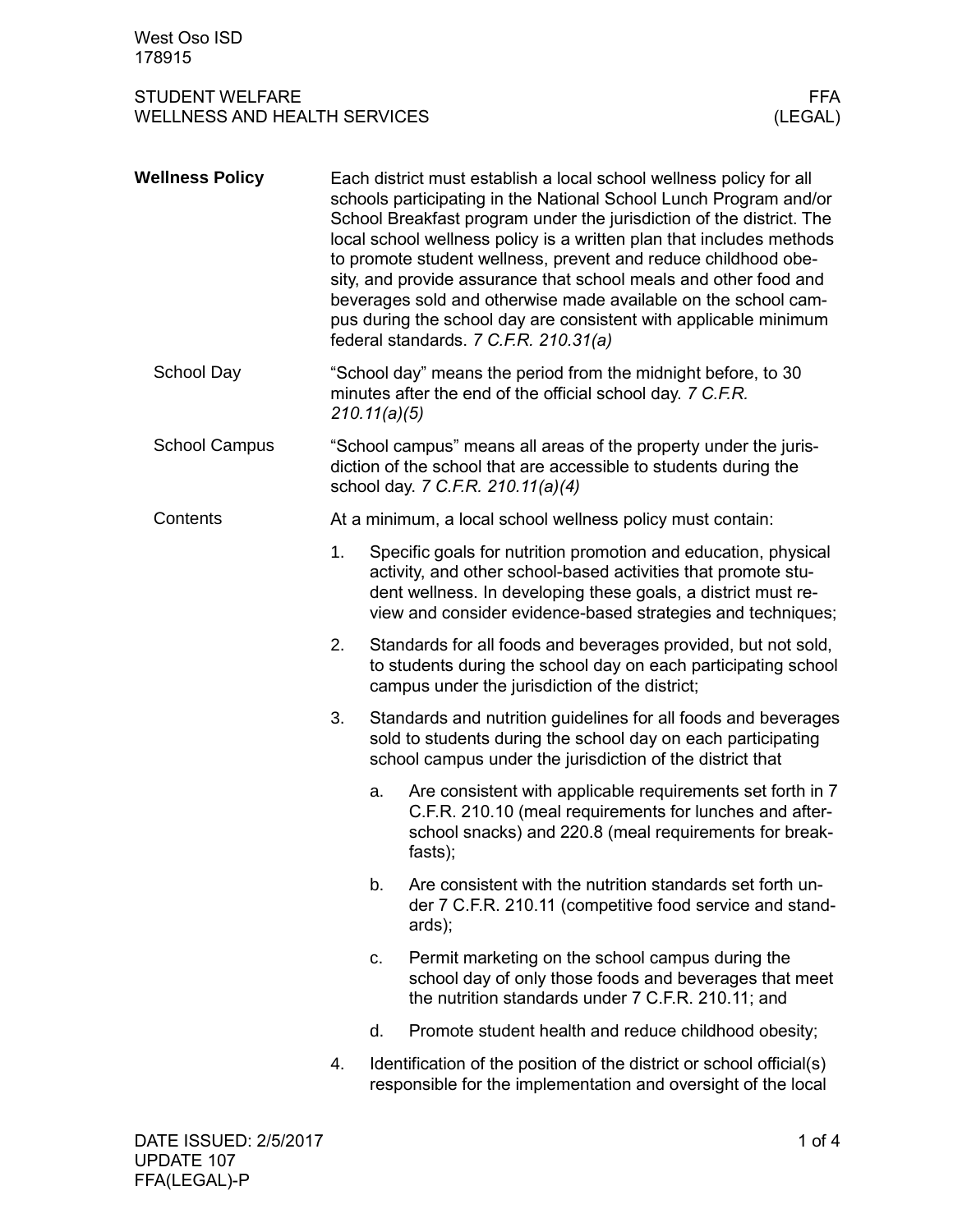## STUDENT WELFARE FFA<br>WELLNESS AND HEALTH SERVICES WELLNESS (LEGAL) WELLNESS AND HEALTH SERVICES

|                                                     |                  | school wellness policy to ensure each school's compliance<br>with the policy;                                                                                                                                                                                                                                                                                                                                 |  |  |  |  |
|-----------------------------------------------------|------------------|---------------------------------------------------------------------------------------------------------------------------------------------------------------------------------------------------------------------------------------------------------------------------------------------------------------------------------------------------------------------------------------------------------------|--|--|--|--|
|                                                     | 5.               | A description of the manner in which parents, students, repre-<br>sentatives of the school food authority, teachers of physical<br>education, school health professionals, the school board,<br>school administrators, and the general public are provided an<br>opportunity to participate in the development, implementation,<br>and periodic review and update of the local school wellness<br>policy; and |  |  |  |  |
|                                                     | 6.               | A description of the plan for measuring the implementation of<br>the local school wellness policy, and for reporting local school<br>wellness policy content and implementation issues to the pub-<br>lic as required below.                                                                                                                                                                                  |  |  |  |  |
| <b>Public Involvement</b><br>and Notification       | A district must: |                                                                                                                                                                                                                                                                                                                                                                                                               |  |  |  |  |
|                                                     | 1.               | Permit parents, students, representatives of the school food<br>authority, teachers of physical education, school health pro-<br>fessionals, the school board, school administrators, and the<br>general public to participate in the development, implementa-<br>tion, and periodic review and update of the local school well-<br>ness policy.                                                              |  |  |  |  |
|                                                     | 2.               | Inform the public about the content and implementation of the<br>local school wellness policy, and make the policy and any up-<br>dates available to the public annually.                                                                                                                                                                                                                                     |  |  |  |  |
|                                                     | 3.               | Inform the public about progress toward meeting the goals of<br>the local school wellness policy and compliance with the local<br>school wellness policy by making the triennial assessment, as<br>required at item 2 under Implementation Assessments and<br>Updates below, available to the public in an accessible and<br>easily understood manner.                                                        |  |  |  |  |
| Implementation<br>Assessments and<br><b>Updates</b> |                  | A district must:                                                                                                                                                                                                                                                                                                                                                                                              |  |  |  |  |
|                                                     | 1.               | Designate one or more district or school officials to ensure<br>that each participating school complies with the local school<br>wellness policy.                                                                                                                                                                                                                                                             |  |  |  |  |
|                                                     | 2.               | At least once every three years, assess schools' compliance<br>with the local school wellness policy, and make assessment<br>results available to the public. The assessment must measure<br>the implementation of the local school wellness policy, and in-<br>clude:                                                                                                                                        |  |  |  |  |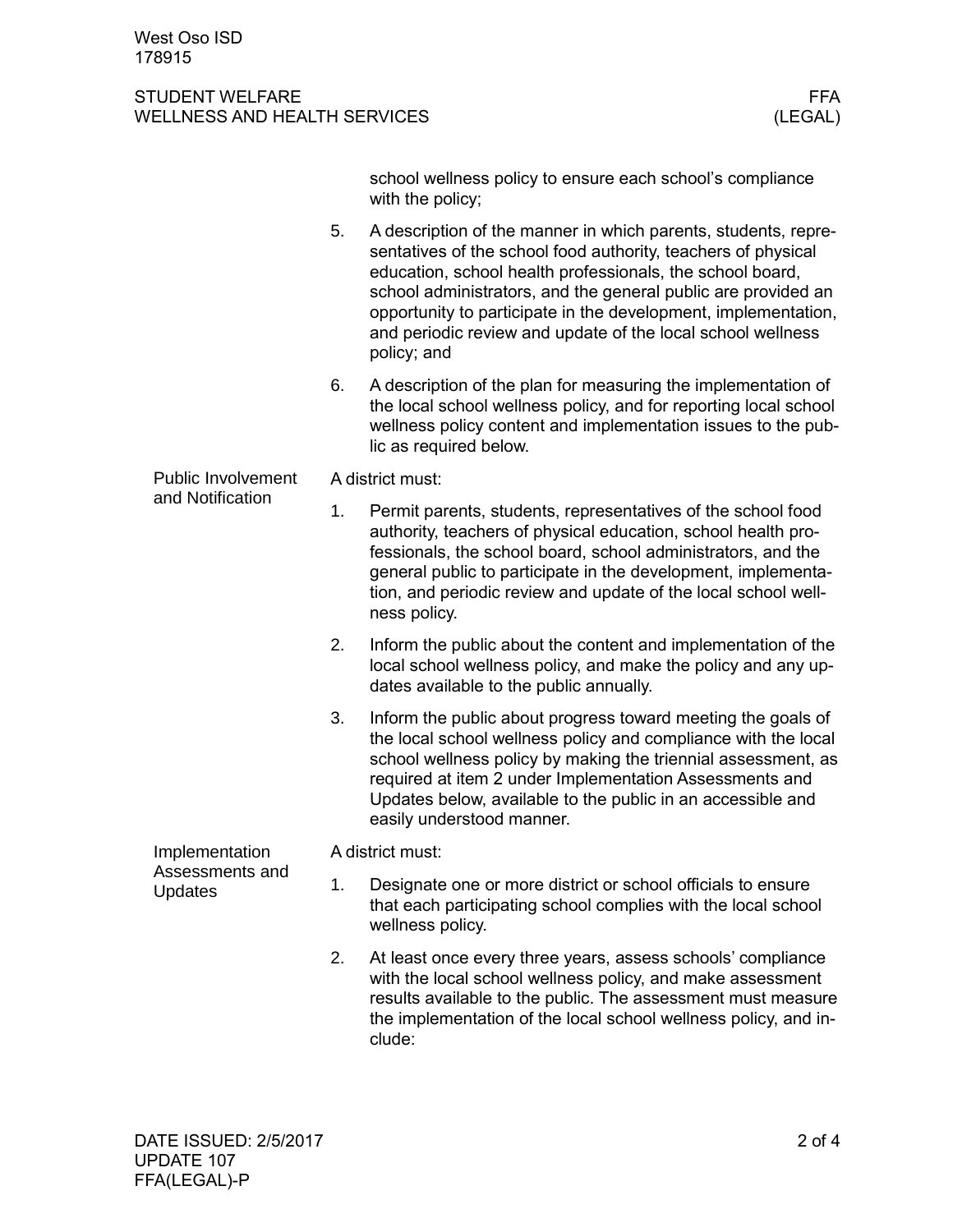## STUDENT WELFARE FFA<br>WELLNESS AND HEALTH SERVICES WELLNESS (LEGAL) WELLNESS AND HEALTH SERVICES

|                                     |                                                                                                                                                                                                        | a.                                                                                                                                                                         | The extent to which schools under the jurisdiction of the<br>district are in compliance with the local school wellness<br>policy;                                                                                                                                                  |  |  |
|-------------------------------------|--------------------------------------------------------------------------------------------------------------------------------------------------------------------------------------------------------|----------------------------------------------------------------------------------------------------------------------------------------------------------------------------|------------------------------------------------------------------------------------------------------------------------------------------------------------------------------------------------------------------------------------------------------------------------------------|--|--|
|                                     |                                                                                                                                                                                                        | b.                                                                                                                                                                         | The extent to which the district's local school wellness<br>policy compares to model local school wellness policies;<br>and                                                                                                                                                        |  |  |
|                                     |                                                                                                                                                                                                        | c.                                                                                                                                                                         | A description of the progress made in attaining the goals<br>of the local school wellness policy.                                                                                                                                                                                  |  |  |
|                                     | 3.                                                                                                                                                                                                     |                                                                                                                                                                            | Make appropriate updates or modifications to the local school<br>wellness policy, based on the triennial assessment.                                                                                                                                                               |  |  |
| Recordkeeping                       | A district must retain records to document compliance with the re-<br>quirements of this policy. These records include, but are not limited<br>to:                                                     |                                                                                                                                                                            |                                                                                                                                                                                                                                                                                    |  |  |
|                                     | 1.                                                                                                                                                                                                     |                                                                                                                                                                            | The written local school wellness policy;                                                                                                                                                                                                                                          |  |  |
|                                     | 2.                                                                                                                                                                                                     |                                                                                                                                                                            | Documentation demonstrating compliance with community in-<br>volvement requirements, including requirements to make the<br>local school wellness policy and triennial assessments availa-<br>ble to the public as required at Implementation Assessments<br>and Updates above; and |  |  |
|                                     | 3.                                                                                                                                                                                                     |                                                                                                                                                                            | Documentation of the triennial assessment of the local school<br>wellness policy for each school under its jurisdiction.                                                                                                                                                           |  |  |
|                                     | Healthy, Hunger-Free Kids Act of 2010, Pub. L. No. 111-296, sec.<br>204, 124 Stat. 3183 (2010) [42 U.S.C. 1758b]; 7 C.F.R. 210.31(c)-<br>(f)                                                           |                                                                                                                                                                            |                                                                                                                                                                                                                                                                                    |  |  |
|                                     | [See CO for requirements relating to food services management,<br>EHAA for state law requirements relating to health education, and<br>FJ for requirements relating to food and beverage fundraisers.] |                                                                                                                                                                            |                                                                                                                                                                                                                                                                                    |  |  |
| <b>Change in Health</b><br>Services | Before a district or a school may expand or change the health-care<br>services available at a school in the district from those that were<br>available on January 1, 1999, the board must:             |                                                                                                                                                                            |                                                                                                                                                                                                                                                                                    |  |  |
|                                     | 1.                                                                                                                                                                                                     | Hold a public hearing at which the board provides an oppor-<br>tunity for public comment and discloses all information on the<br>proposed health-care services, including: |                                                                                                                                                                                                                                                                                    |  |  |
|                                     |                                                                                                                                                                                                        | a.                                                                                                                                                                         | All health-care services to be provided;                                                                                                                                                                                                                                           |  |  |
|                                     |                                                                                                                                                                                                        | b.                                                                                                                                                                         | Whether federal law permits or requires any health-care<br>service provided to be kept confidential from parents;                                                                                                                                                                  |  |  |
|                                     |                                                                                                                                                                                                        | C.                                                                                                                                                                         | Whether a child's medical records will be accessible to<br>the parent;                                                                                                                                                                                                             |  |  |
| DATE ISSUED: 2/5/2017               |                                                                                                                                                                                                        |                                                                                                                                                                            | 3 of 4                                                                                                                                                                                                                                                                             |  |  |